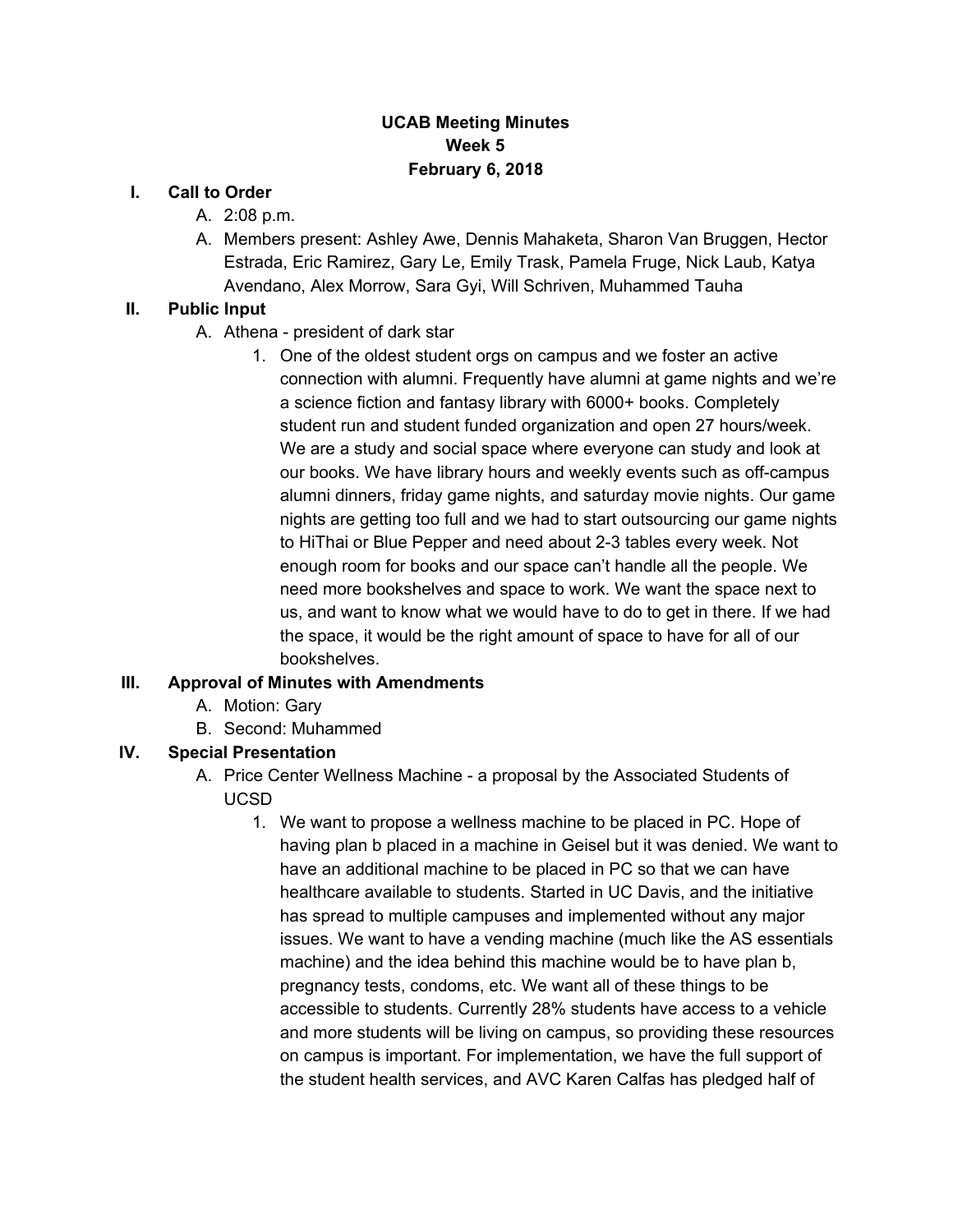the financials for this project which is the cost of getting a new vending machine and AS will provide the other half.

- 2. All the money that students spend on the machine goes back to buying the products for the machine and the refill is about 3 times per quarter in order to keep it stocked. The same thing would be applied for the wellness machine, and we'd have staff and senators be able to fill this machine. We can use triton cash as well. There is a need on this campus to have a wellness machine. I'm going to go back and get a list of the top selling products for what would make sense for us to provide in the machine. The locations in PC we're thinking of are the gender neutral bathrooms, PC third floor, and near the commuter lounge with the other vending machines (this is our top pick and our most viable option).
- B. Speakers List Opened
	- 1. Gary Some of our concerns are the availability of other products, and for the sake of privacy have a wide enough selection so that it could be any need at any time.
		- a) Our main goal is to be a wellness machine for overall health. Privacy was an important concern for us as well and the billing will be AS essentials so it wouldn't be suspicious. The prime location would be near the other vending machines because they could be buying chips or plan b.
	- 2. Will You're not making a profit? It seems like a great idea and the markets are absurdly overpriced.
		- a) No, all the money would go back to buying the products.
	- 3. Alex Can you do triton cash and regular money?
		- a) We can look into that but it's also a policy thing with the University. Triton cash is secure and it doesn't deal with 3rd party vendors. It has to do with safety of data and they would prefer us to go through HDH. Triton cash is accessible to students.
	- 4. Katya Could you have an event or a way for students to make a triton cash account?
		- a) Triton cash is pretty easy and within about 5 minutes you could have an account set up. We can also look into doing something to market this.
	- 5. Gary I'm not sure of the time with triton cash and it would be unfortunate to see if your card wouldn't work because it hasn't been credited yet.
		- a) Triton cash is just a small aspect of this.
	- 6. Gary I think the commuter lounge is probably the ideal place and it's accessible 24 hours. It would have to be PC East and it would have to be restricted to the 2nd floor and below which is the 24 hour accessible space.
	- 7. Straw poll on the commuter lounge as being the space for the vending machine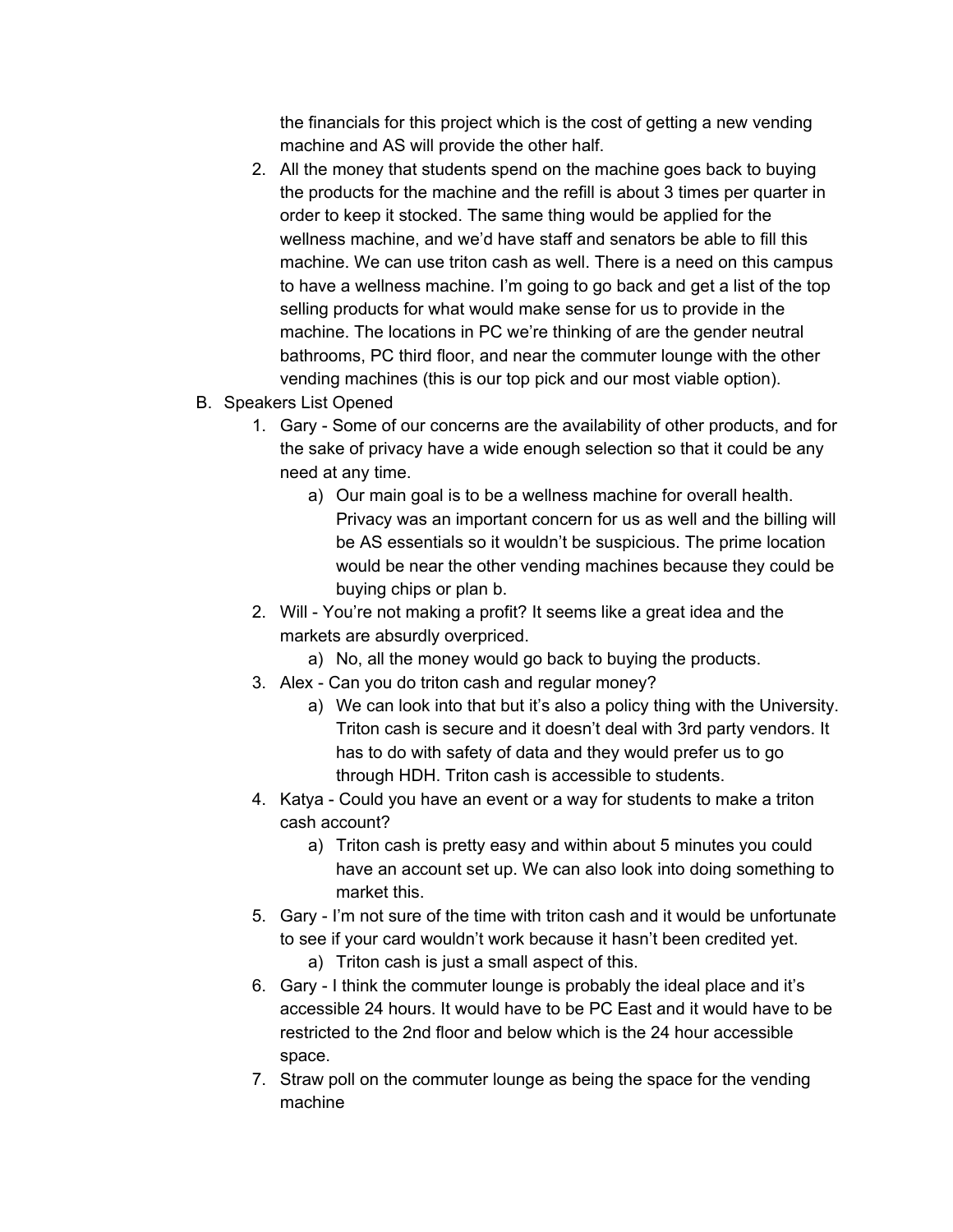- a) Best option 8
- 8. Nick If you do have it 24/7 access, there should be a sign near student health saying you can get this access at PC.
- 9. Sharon Would they have condoms as well and what would happen to the condom machines we have?
	- a) We would probably scrap those machines.
- 10. Hector Do you know how much you would sell them for?
	- a) It's roughly \$50 for name brand in places like CVS, and in our machine it would be about \$20 - \$25 for the kind that student health is selling.
- 11. Gary Make sure there's resources available to make students aware that this is available and so students know where to go.
	- a) Planning to do an advertising campaign. We also have signage on the machine as well. We can also get additional signages with student health as well.
- 12. Eric It's really cool what you're doing and great effort.
- 13. [sixthsenators@gmail.com](mailto:sixthsenators@gmail.com)
- C. Speakers List Closed

# **V. Chair Report**

- A. Budget meeting is coming up, and it's where we create the budget that University Centers uses for the following year. It will begin after UCAB meetings. Sharon goes to her departments and proposes a budget for what they need. It comes to us and we talk about what we want to see.
- B. We have finished the vendor visits. I'm still working on scheduling the meeting where we will debrief. I'll email you all.

# **VI. Vice Chair Report**

A. One space issue was solved, and there is still one that is currently being solved. We have one tech subsidy and two will be coming next week. The space allocation doodle has not been set out yet. I'd like to apologize to Athena from Dark Star because she wanted to do a special presentation and I forgot to send it.

# **VII. Director Report**

- A. The designs for the college rooms are starting to be implemented. They are in the various college colors, and they'll feature the namesake and current area in that college or traditions. The next step for this room is the mounted projector. We don't have a budget for new chairs, but budget meeting is coming up.
- B. Y Mas space plant installers are coming and I hope that we can open the space for dining and study use.
- C. Basic needs hub opened today over at the student center, and it's the space that UCAB allocated last year. If you haven't had a chance to see it, I encourage you to take a look at it.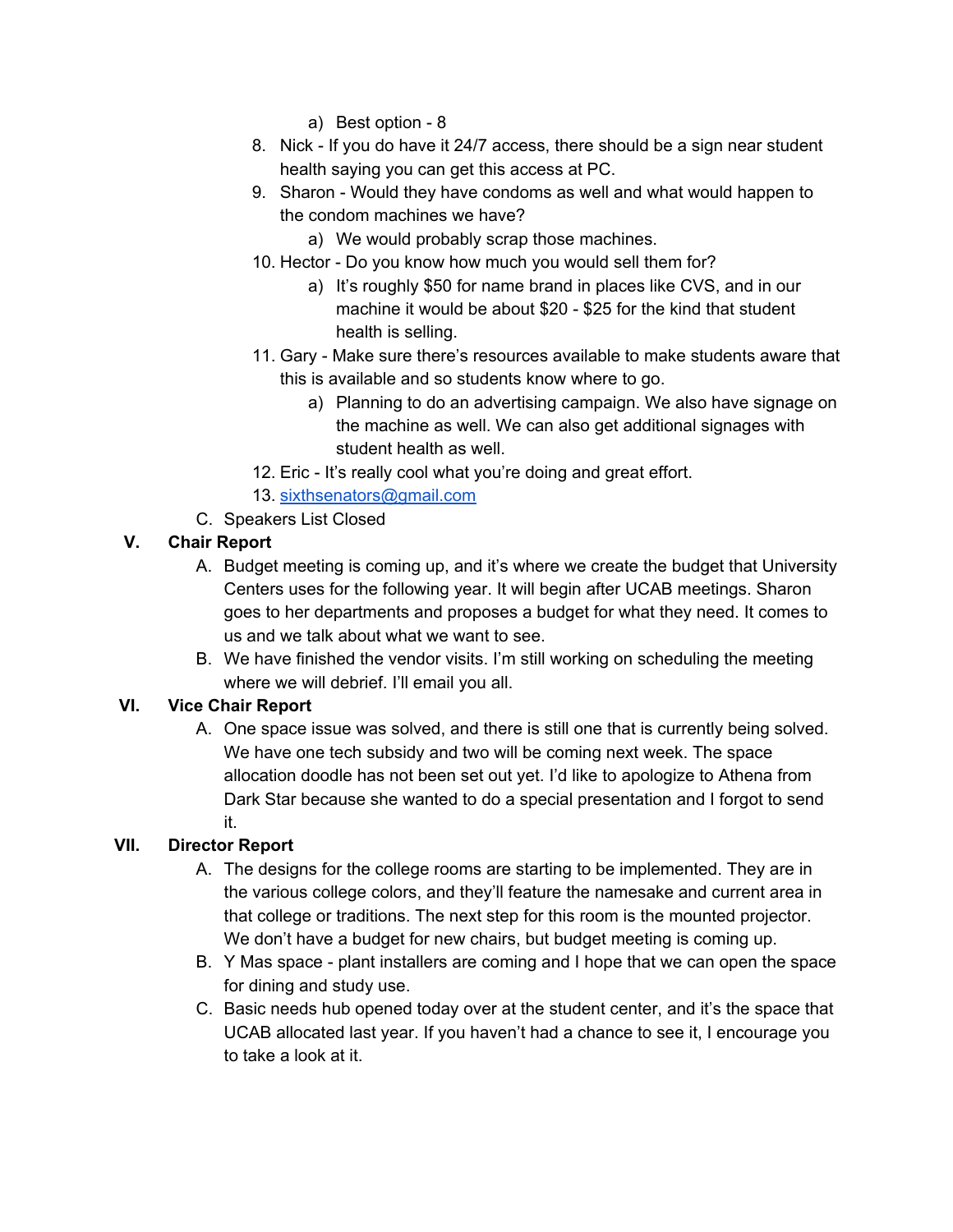- D. Soda and Swine we have a new set of plans that is being reviewed. The design review board will have to review their plans for the rooftop. Taco Villa had a similar issue, so we're dealing with that upfront with Soda and Swine
- E. Speakers List Opened
	- 1. Gary Do we have an expected date for Soda and Swine?
		- a) Sharon I hesitate to say a date because plan review can either go really fast or really slow.
	- 2. Eric If we got new chairs, what would happen to the old chairs?
		- a) The campus has a process for inventory which is called surplus. All of these chairs would be sold to the public for a discounted rate.
- F. Speakers List Closed

### **VIII. New Business**

- A. Sixth College Student Council Winter GameFest 2018
	- 1. Saturday and Sunday February 17-18
	- 2. Held in both PC Ballrooms
	- 3. Annual gathering dedicated to esports and other videogame industries. Have many different gaming tournaments and booths.
	- 4. They meet 7 criteria for \$1.50 per students and I recommend to fund them for \$500
	- 5. Motion Alex
	- 6. Second Nick
- B. Tech Fee Subsidy Language
	- 1. Speakers List Opened
		- a) Nick If students meet 6-7 criteria then maybe bump up the money we give for that by 50 cents.
		- b) Alex Can we change "education" event to "professional development"?
			- (1) If you want to make multiple changes at the same time, then UCAB would have to approve/disapprove as a whole.
		- c) Alex Can we wait till we decide on other criteria?
		- d) Sharon The reason why you have criteria is to insure that you're being content neutral, and the other is that the criteria you select should support your goal for University Centers.
		- e) Gary Do you still have the document from last week?
		- f) Nick We can bypass 3-4 criteria and discuss the others.
		- g) Alex Can we change the education event to professional development?
		- h) Dennis I think it should be educational or professional development.
		- i) Nick I backup Dennis' comment
		- j) Gary Change it to the "event is a fundraiser and/or free"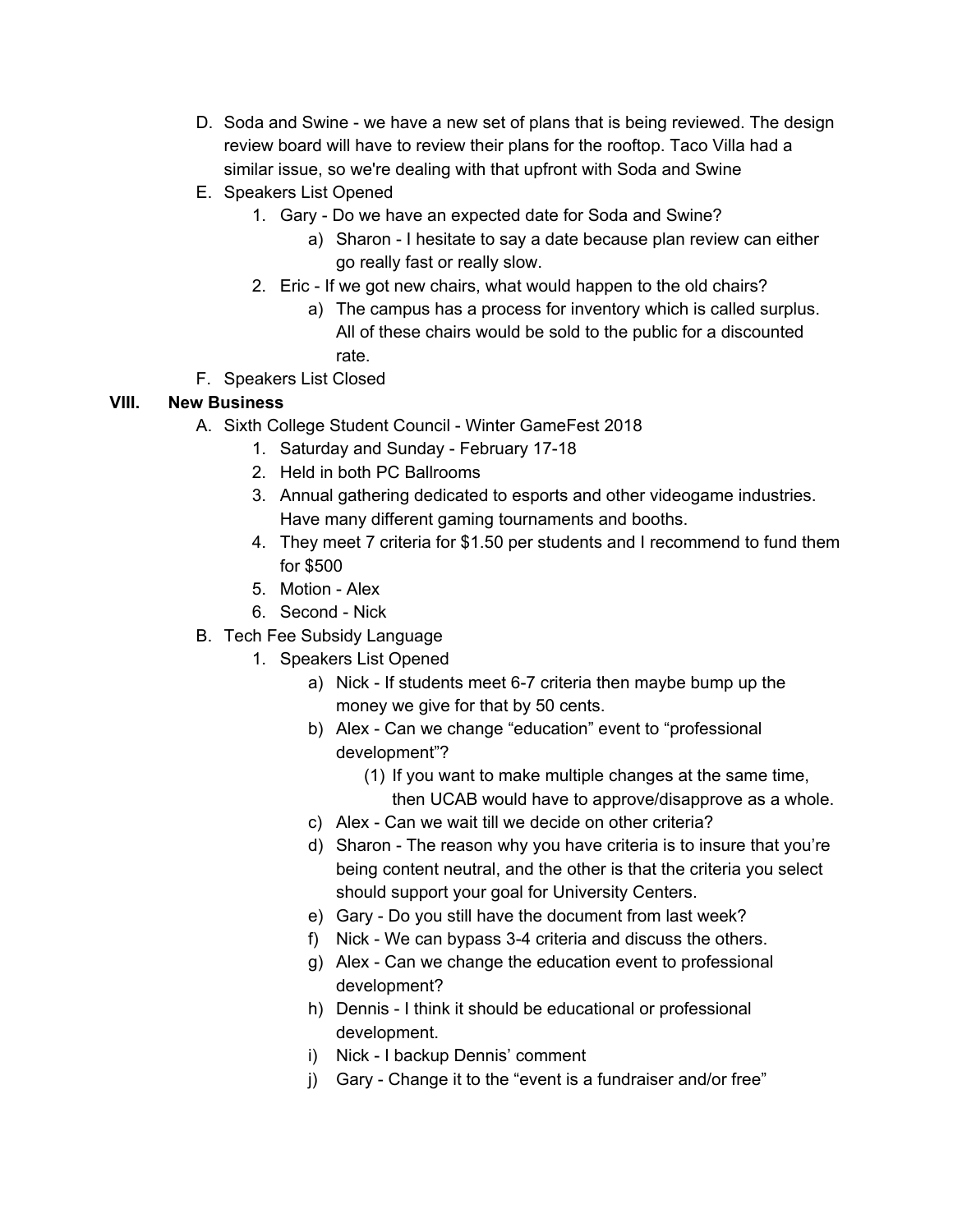- k) Eric We mentioned taking a break from education towards recreational. Definitely include recreational somewhere in there.
- l) Gary I would object to that. It defeats the purpose of having educational as a criteria. I would also like to add attending a UCAB meeting. Change number 10 to representative of the organization has attended a UCAB meeting this quarter.
- m) Alex I'm not sure what the purpose is for attending a UCAB meeting especially since some organizations can't make our meetings. I'm not sure how valuable it is in our decision making.
- n) Eric I also have reservations of attending a UCAB meeting and how you define attending. As far as recreation, maybe do wellness. If recreational is too broad to encourage students to take a breather, maybe wellness could be more focused.
- o) Emily Do we need a criteria for the type of event? We want to encourage these types of events but I'm wondering if it needs to be funding criteria.
- p) Nick I think it's good to keep it as a criteria because I don't want students to think that it's a free for all, and I think it's better to stay focused.
- q) Alex "Takes place at the original student center" is there really a space for events to be held there?
	- (1) There are about 5 bookable spaces there.
- r) Gary I think it's a good idea to bump up the amount of money per bracket. It's hard for small orgs to get a lot of attendance.
- s) Emily Do projectors cost money for student orgs? If there's labor costs involved in setting up the projectors then maybe that would decrease the use of these rooms and would support a higher criteria.
	- (1) I don't believe they pay for the projector. I would have to double check.
- t) Alex I think we should keep "having sought funding from other sources".
- u) Katya I think that we should keep the "event open to all" and combine the San Diego community with alumni participation.
- v) Nick Maybe add in open to all graduate students.
- w) Emily I wonder if it could say "open to all undergraduate or graduate UCSD students".
- x) Gary I think we should have 10 criteria so it's easier for students to get a higher number.
- y) Alex I think number 2 is confusing and is somewhat contradictory to number 3.
- z) Gary I don't think they should be merged down.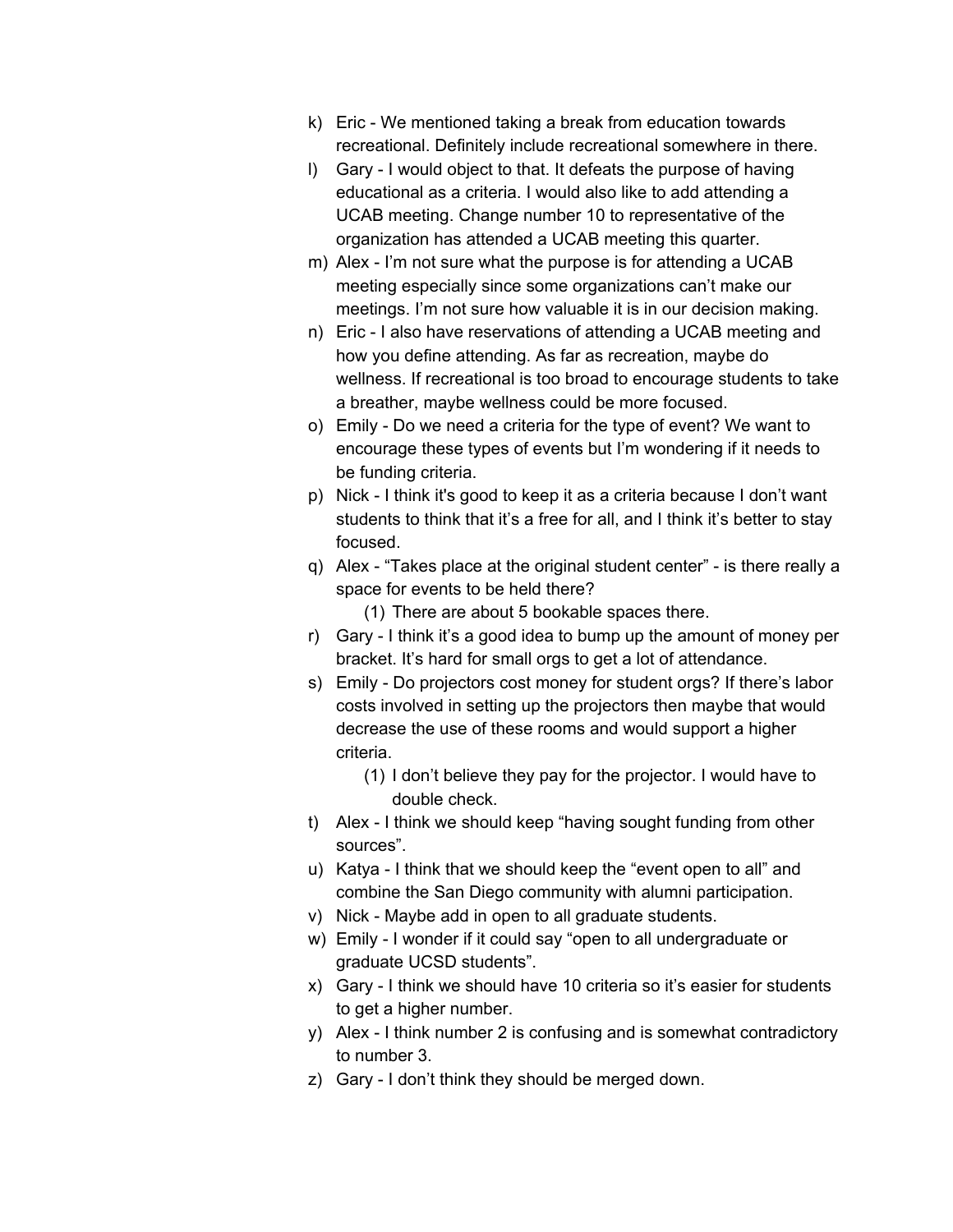- aa) Sharon We don't charge for projectors. For numbers 2 and 3, they are different. A daytime event could be 3 hours and get one point while a nighttime event that's 3 hours could get 2 points.
- bb) Eric If we want to encourage the use of PC vendors then maybe we can use PC vending catering as a criteria.
	- (1) Student orgs can use whatever vendor they want.
- cc) Alex Can we just remove "operating hours" from number 2. Also for encouraging people to use PC vendors, if they're applying for money I don't know if they have funding to get catering.
	- (1) Eric It doesn't mean they're short on money. Seeking funding is something that they all do.
- dd) Emily I wonder if it's a little subjective what might be educational or not.
	- (1) Sharon I think they would ask us to operationalize it. The key for justifying a category is that there's something missing on campus that students orgs can provide. You'd have to define what you mean by, say, recreational.
- ee) Katya I think professional development by itself would be best.
- ff) Gary I think we can expand it to "activities meant to increase physical or mental health".
- gg) Muhammed I think we can merge University Centers and the old student center
	- (1) They are both under University Centers
- hh) Eric I would be open to dropping educational.
- ii) Gary Without educational, orgs would probably have too many recreational events. I do think we need to operationalize it a little bit more though. I would also keep during off hours.
- jj) EMove to table this item one week Eric
- kk) Second Will
- 2. Speakers List Closed
- C. Space that was used for the resource center that's no longer being used
	- 1. Speakers List Opened
		- a) Gary I like the idea of opening the space again but I'm concerned who would take care of the buildout.
		- b) Eric We talked about possibly moving the Zone or another wellness oriented thing in that space.
		- c) Gary Are we anticipating any more presentations in the future? (1) We're not.
		- d) Emily The changemaker space I'm not sure this would be the best location for it, but I do want to put it out there that we're eager for space for that.
		- e) Ashley Tabled for another week
	- 2. Speakers LIst Closed